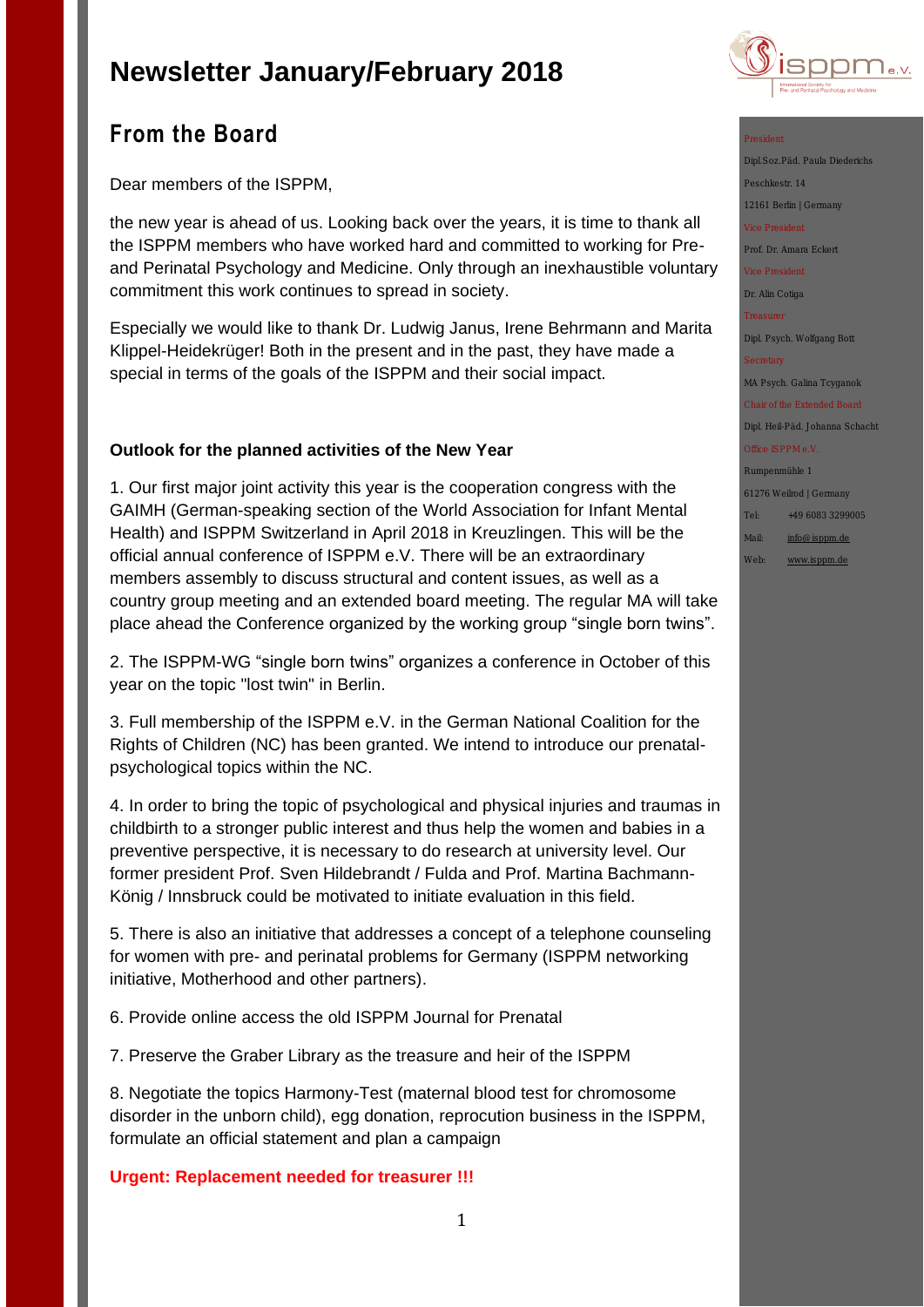To our great regret, our longtime committed honorary treasurer Wolfgang Bott is very seriously ill. He can not continue his work. We urgently need an motivated person who can take over this job as soon as possible. Knowledge of accounting and cash management should be available.

Please contact the board! Mail: [johanna.schacht@isppm.de](mailto:johanna.schacht@isppm.de)

**Sincerely** 

Paula Diederichs, President and

Johanna Schacht, chairwoman of the extended board

# **From the Office**

For six years, Johanna Schacht was very dedicated to managing the office of the ISPPM.

The members found in her an always sought after contact person. Even behind the scenes, sometimes secretly for members, she has done a great job. Thank you very much!

She will remain with us as a member of the board (chairperson of the extended board).

In summer of this year Johanna will leave the office and I, Swen Galster, will will take over. We have already begun to gradually transfer tasks to me.

From now on, I look forward to being the contact person for you, dear members of the ISPPM. The office has already moved formally. Please send letters to:

Office isppm e.V. Rumpenmühle 61276 Weilrod Germany

You can reach me by phone on 06083 3299005 (Office hours: Monday and Thursday between 10:00 am and 11:00 am or by appointment, changes may be announced on the website under "contact"). Please write an e-mail to [info@isppm.de.](mailto:info@isppm.de)

I am looking forward to the now even more intensive cooperation and to my new tasks.

Best regards Swen Galster



Dipl.Soz.Päd. Paula Diederichs Peschkestr. 14 12161 Berlin | Germany Prof. Dr. Amara Eckert Dr. Alin Cotiga Dipl. Psych. Wolfgang Bott

MA Psych. Galina Tcyganok

Dipl. Heil-Päd. Johanna Schacht

Rumpenmühle 1

61276 Weilrod | Germany

- Tel: +49 6083 3299005
- Mail: [info@isppm.de](mailto:info@isppm.de)
- Web: [www.isppm.de](http://www.isppm.de/)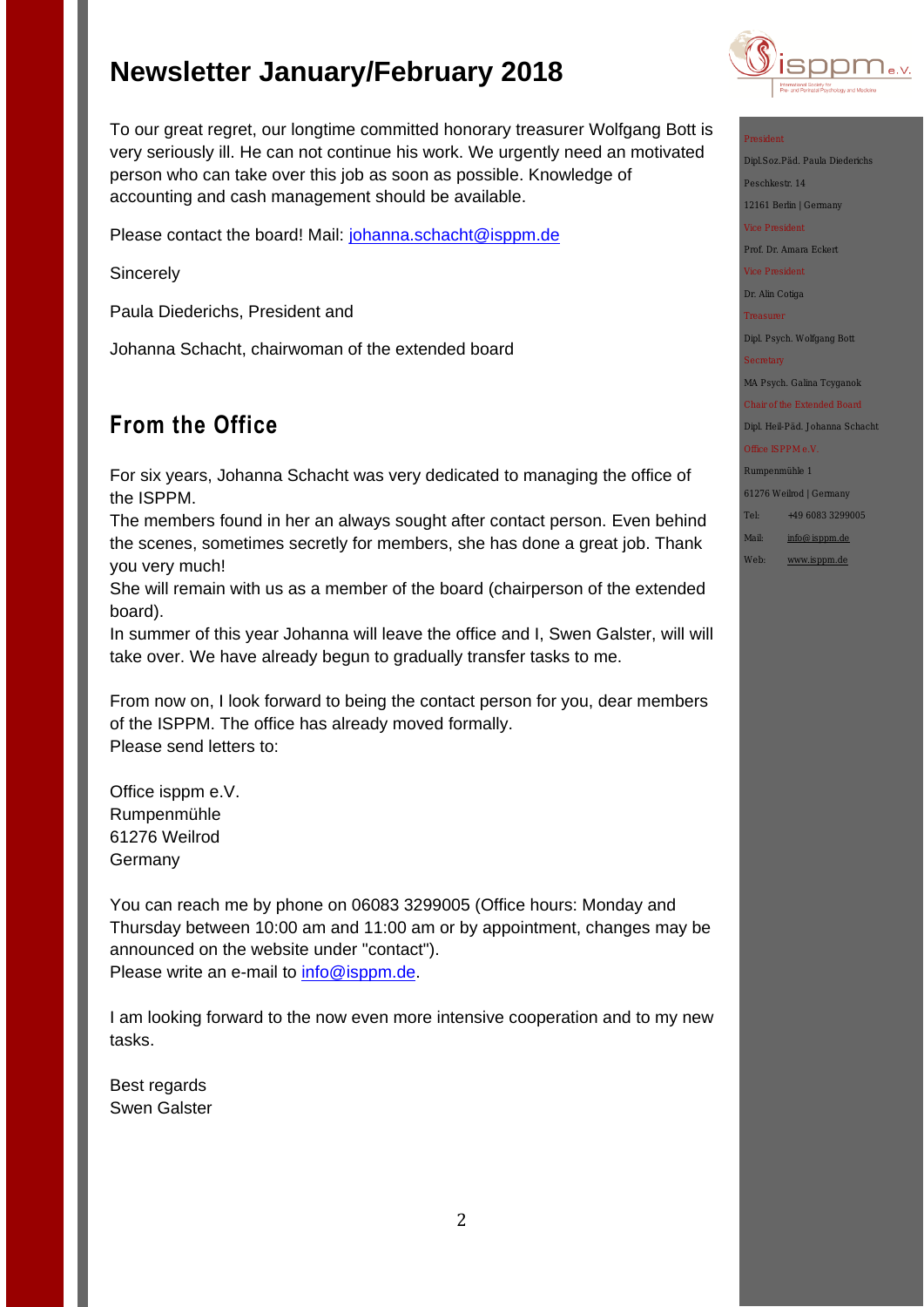# **From the Network**

# **GAIMH**

# **Cooperation Congress**



# **"Critical Touch in Critical Times"**

April 5 – 7, 2018, in Kreuzlingen, Switzerland

# **30th ISPPM Annual Congress**

in cooperation with GAIMH, ISPPM Switzerland and PHTG

**April 5 – 7, 2018**, in Kreuzlingen, Switzerland Program, all information and registration will be found on ISPPM Homepage soon.

The detailed program with the abstracts of all parallel events where English translation can be provided, all information about the conference and registration here: **<https://isppm.de/registration-annual-conference-2018>**

# **Network of parents' initiatives on birth culture**

## **Justice Campaign for Dr. Ágnes Geréb**

Dear Friends and Supporters,

This is to let you know on Jan, 9th, 2018 a Budapest court ruled that an original lower court verdict of February, 2012 against Ágnes Geréb should be re-instated and implemented. This ruling means that Ágnes is now due to be imprisoned for 2 years and suspended from working for 10 years. No further national legal appeals are possible. The sentence will come into effect within weeks. Supporters of Dr. Geréb, of the rights of birthing mothers and of women's rights everywhere will understandably be dismayed and angry to learn of this incomprehensible turn of events. Many have already been in contact asking how best to express their fierce objections to this shocking decision. Obviously, we will need some time to review any and every route that may be available to Ágnes and to her supporters towards urgently securing her freedom and right to work again. One such option under current consideration by Ágnes and her lawyers is an appeal for clemency to the Hungarian President János Áder. Whether Ágnes ultimately decides to take that formal route or not we believe it would be a first good step for supporters to contact President Áder directly via this link [http://www.keh.hu/messages\\_to\\_the\\_presidents\\_office](http://www.keh.hu/messages_to_the_presidents_office) to express our upset at this verdict. Naturally, we would appreciate senders being civil in their communications. I would also ask you to pass this link to your friends and contacts via your social media outlets to help achieve the greatest possible impact.

For those who prefer to copy a text into their protest email we would suggest using the following:

## *Dear President János Áder*

*I strongly object to the Hungarian court verdict of 9th Jan against Dr Ágnes Geréb who has only ever acted in the interests of Hungarian midwifery and the rights of birthing mothers. I believe that you as a European Union Head of State* 



Dipl.Soz.Päd. Paula Diederich

Peschkestr. 14

12161 Berlin | Germany

Prof. Dr. Amara Eckert

Dr. Alin Cotiga

Dipl. Psych. Wolfgang Bott

### MA Psych. Galina Tcygano

# Dipl. Heil-Päd. Johanna Schach

Rumpenmühle 1

61276 Weilrod | Germany

- Tel: +49 6083 3299005
- Mail: [info@isppm.de](mailto:info@isppm.de)
- Web: [www.isppm.de](http://www.isppm.de/)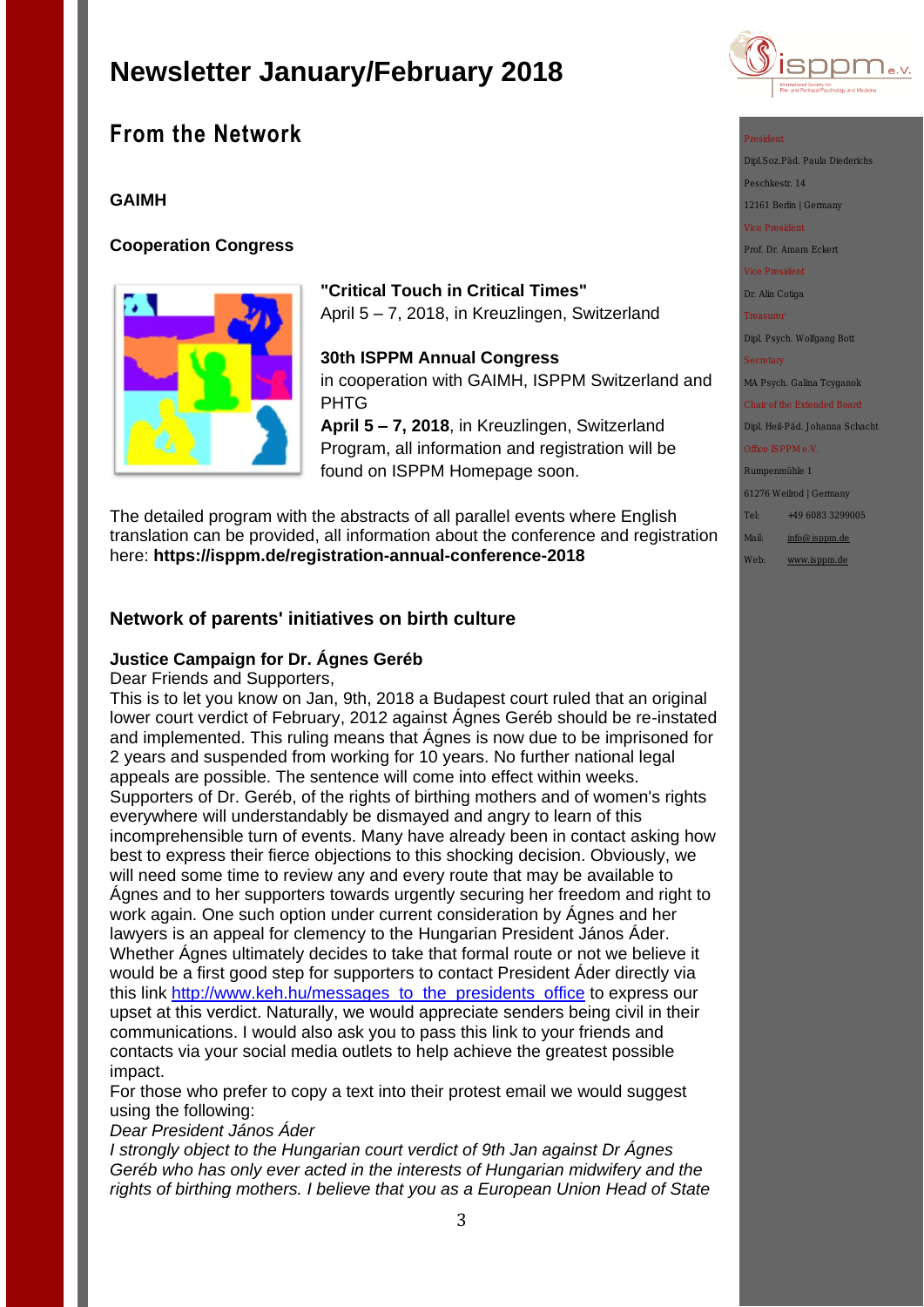

Dipl.Soz.Päd. Paula Diederichs

Peschkestr. 14

12161 Berlin | Germany

Prof. Dr. Amara Eckert

Dr. Alin Cotiga

Dipl. Psych. Wolfgang Bott

MA Psych. Galina Tcyganok

Dipl. Heil-Päd. Johanna Schach

## Rumpenmühle 1

61276 Weilrod | Germany

Tel: +49 6083 3299005

Mail: [info@isppm.de](mailto:info@isppm.de)

Web: [www.isppm.de](http://www.isppm.de/)

*should do everything possible to help Dr. Geréb avoid imprisonment and secure the right to work again after more than a decade of persistent abuse and mistreatment by the Hungarian State systems.*

*Sincerely yours,*

For those of you involved in organisations who would be prepared to send a letter of protest to the President of Hungary then please do come back to me directly so that we can agree a text etc.

Also, for journalists and media personnel interested in this latest development please contact me directly for greater details and background information.

As other actions are agreed upon where international support would be needed and welcomed I will be in further contact. Also, regular updates will be available on<https://www.facebook.com/freegereb/>

With many thanks for your continued support of Ágnes.

Donal Kerry International Spokesperson Justice Campaign for Dr. Ágnes Geréb.

# **Briefly**

## **News from science:**

In November 2017, a conference for psychoimmunology took place at the Anthroposophical University in Witten-Herdecke, Germany. All slides and some audio recordings of the talks are freely accessible at <https://pni-witten.de/>

Karin de Punder MSc, Institute für Medical Psychology, Charité – University Medical Center Berlin: **Early Programming of Health and Disease Risk** [https://pni-witten.de/wp-content/uploads/2017/12/Pra%cc%88natale-](https://pni-witten.de/wp-content/uploads/2017/12/Pra%cc%88natale-Programmierung.pdf)[Programmierung.pdf](https://pni-witten.de/wp-content/uploads/2017/12/Pra%cc%88natale-Programmierung.pdf)

## **References:**

- 1. **Heim, C., Binder, E.B.** Current research trends in early life stress and depression: review of human studies on sensitive periods, geneenvironment interactions, and epigenetics. Experimental neurology 2012; 233:102–11.
- 2. **Heim, C., Newport, D.J., Heit, S., Graham, Y.P., Wilcox, M., Bonsall, R., Miller, A.H., Nemeroff, C.B.** Pituitary-adrenal and autonomic responses to stress in women after sexual and physical abuse in childhood. JAMA 2000; 284:592–97.
- 3. **Heim, C., Nater, U.M., Maloney, E., Boneva, R., Jones, J.F., Reeves, W.C.** Childhood trauma and risk for chronic fatigue syndrome: association with neuroendocrine dysfunction. Arch Gen Psychiatry 2009; 66:72–80.
- 4. **Heim, C., Young, L.J., Newport, D.J., Mletzko, T., Miller, A.H., Nemeroff, C.B.** Lower CSF oxytocin concentrations in women with a history of childhood abuse. Mol Psychiatry 2009; 14:954–58.
- 5. **Heim, C., Mletzko, T., Purselle, D., Musselman, D.L., Nemeroff, C.B.** The dexamethasone/corticotropin-releasing factor test in men with major depression: role of childhood trauma. Biol Psychiatry 2008; 63:398–405.
- 6. **Heim, C.M., Mayberg, H.S., Mletzko, T., Nemeroff, C.B., Pruessner, J.C.** Decreased cortical representation of genital somatosensory field after childhood sexual abuse. Am J Psychiatry 2013; 170:616–23.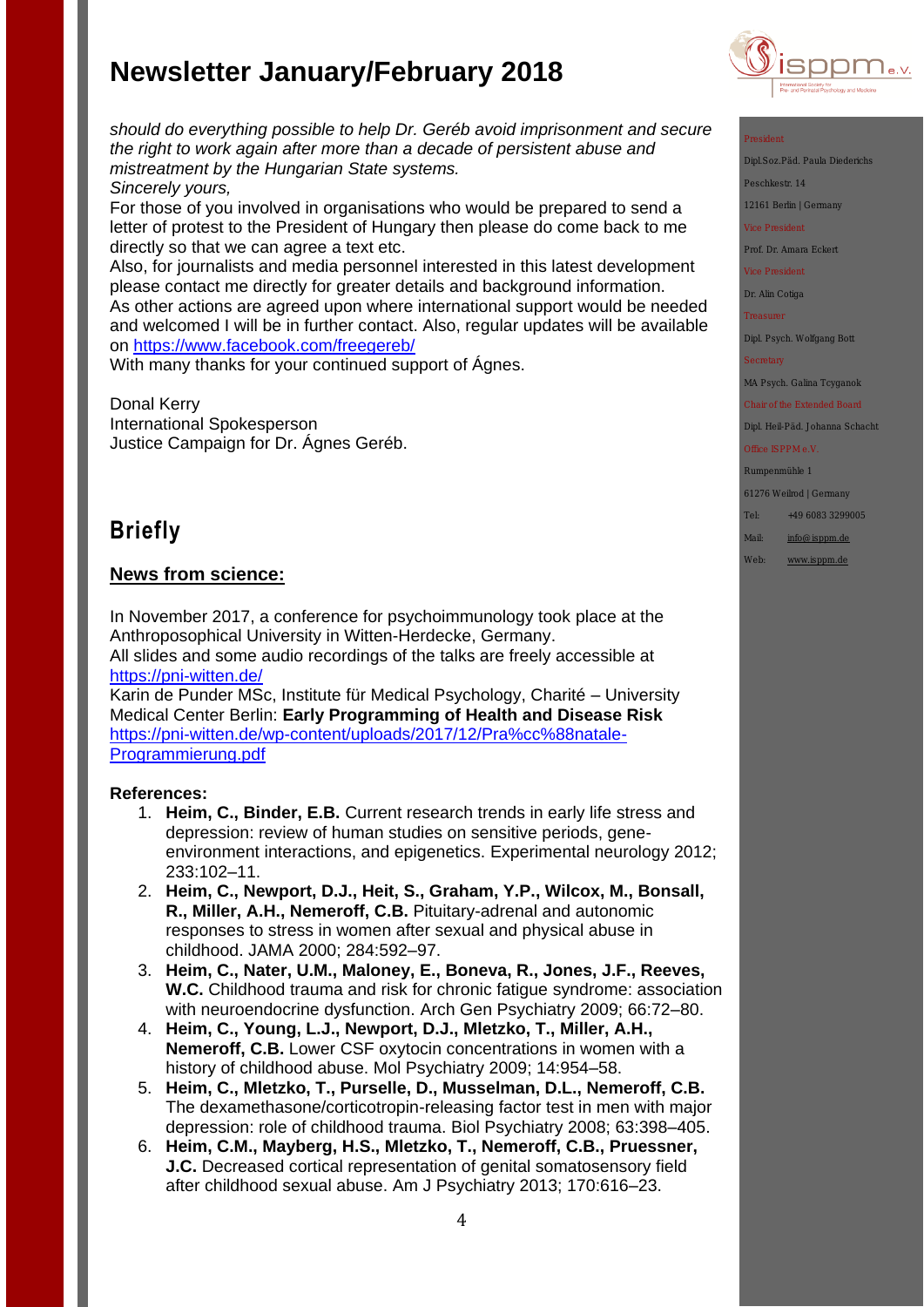- 7. **Vythilingam, M., Heim, C., Newport, J., Miller, A.H., Anderson, E., Bronen, R., Brummer, M., Staib, L., Vermetten, E., Charney, D.S., Nemeroff, C.B., Bremner, J.D.** Childhood trauma associated with smaller hippocampal volume in women with major depression. Am J Psychiatry 2002; 159:2072–80.
- 8. **Gluckman, P.D., Hanson, M.A.** Living with the past: evolution, development, and patterns of disease. Science 2004; 305:1733–36.
- 9. **Entringer, S., Buss, C., Wadhwa, P.D.** Prenatal stress and developmental program- ming of human health and disease risk: concepts and integration of empirical findings. Curr Opin Endocrinol Diabetes Obes 2010; 17:507–16.
- 10. **Glover, V**. Annual Research Review: Prenatal stress and the origins of psychopatholo- gy: an evolutionary perspective. J Child Psychol Psychiatry 2011; 52:356–67.
- 11. **Entringer, S., Wust, S., Kumsta, R., Layes, I.M., Nelson, E.L., Hellhammer, D.H., Wadhwa, P.D.** Prenatal psychosocial stress exposure is associated with insulin resistance in young adults. Am J Obstet Gynecol 2008; 199:498.e1–7.
- 12. **Entringer, S., Kumsta, R., Nelson, E.L., Hellhammer, D.H., Wadhwa, P.D., Wust, S.** Influence of prenatal psychosocial stress on cytokine production in adult women. Dev Psychobiol 2008; 50:579–87.
- 13. **Entringer, S., Kumsta, R., Hellhammer, D.H., Wadhwa, P.D., Wust, S.** Prenatal exposure to maternal psychosocial stress and HPA axis regulation in young adults. Horm Behav 2009; 55:292–98.
- 14. **Shalev, I., Entringer, S., Wadhwa, P.D., Wolkowitz, O.M., Puterman, E., Lin J., Epel, E.S.** Stress and telomere biology: A lifespan perspective. Psychoneuroendo- crinology 2013.
- 15. **Entringer, S., Epel, E.S., Kumsta, R., Lin, J., Hellhammer, D.H., Blackburn, E.H., Wust, S., Wadhwa, P.D.** Stress exposure in intrauterine life is associated with shorter telomere length in young adulthood. Proc Natl Acad Sci U S A 2011; 108:E513–18.
- 16. **Entringer, S., Epel, E.S., Lin, J., Buss, C., Shahbaba, B., Blackburn, E.H., Simhan, H.N., Wadhwa, P.D.** Maternal psychosocial stress during pregnancy is associated with newborn leukocyte telomere length. Am J Obstet Gynecol 2013; 208:134. e1–7.

## **More Studies:**

Flohr C et al.: **Effect of an Intervention to Promote Breastfeeding on Asthma, Lung Function, and Atopic Eczema at Age 16 Years**: Follow-up of the PROBIT Randomized Trial. JAMA Pediatr. 2017 Nov 13:e174064. doi: [10.1001/jamapediatrics.2017.4064.](https://doi.org/10.1001/jamapediatrics.2017.4064)

## **Paracetamol during pregnancy not without side effects:**

[Bremer L.: Paracetamol Medication During Pregnancy: Insights on Intake](http://www.ebiomedicine.com/article/S2352-3964(17)30422-X/fulltext)  [Frequencies, Dosages and Effects on Hematopoietic Stem Cell Populations in](http://www.ebiomedicine.com/article/S2352-3964(17)30422-X/fulltext)  [Cord Blood From a Longitudinal Prospective Pregnancy Cohort;](http://www.ebiomedicine.com/article/S2352-3964(17)30422-X/fulltext)  [EBioMedicine,](http://www.ebiomedicine.com/article/S2352-3964(17)30422-X/fulltext) Oktober 2017

**Prenatal Exposure to Acetaminophen and Risk of ADHD:** [Ystrom E. et al.: Prenatal Exposure to Acetaminophen and Risk of ADHD,](http://pediatrics.aappublications.org/content/early/2017/10/26/peds.2016-3840)  [Pediatrics Oktober 2017](http://pediatrics.aappublications.org/content/early/2017/10/26/peds.2016-3840)



Dipl.Soz.Päd. Paula Diederic

Peschkestr. 14

12161 Berlin | Germany

Prof. Dr. Amara Eckert

Dr. Alin Cotiga

Dipl. Psych. Wolfgang Bott

MA Psych. Galina Tcyganok

Dipl. Heil-Päd. Johanna Schacht

Rumpenmühle 1

61276 Weilrod | Germany

Tel: +49 6083 3299005

Mail: [info@isppm.de](mailto:info@isppm.de)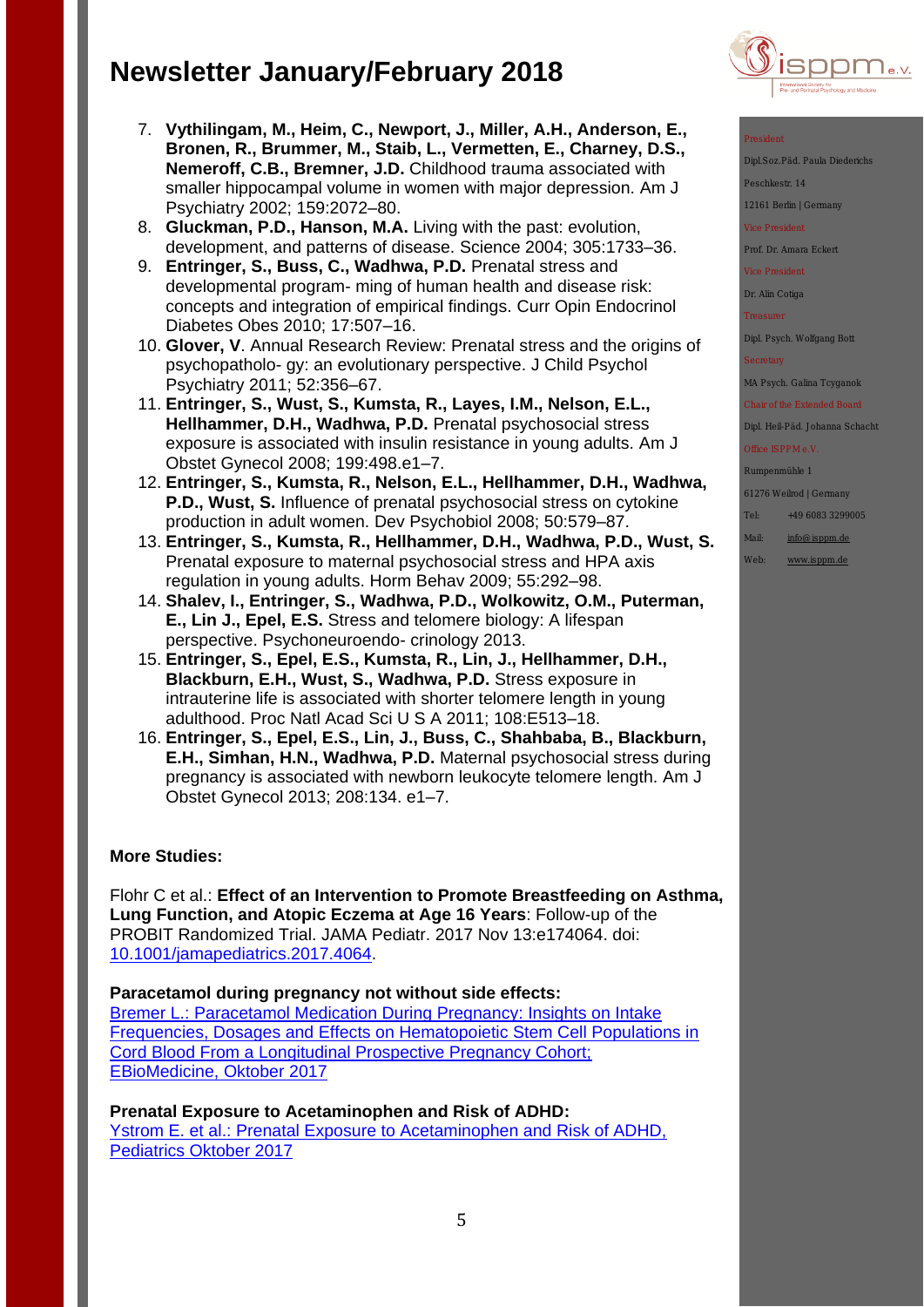Endevelt-Shapira Y et al.: **Altered responses to social chemosignals in autism spectrum disorder**. Nat Neurosci. 2017 Nov 27. doi: [10.1038/s41593-](https://doi.org/10.1038/s41593-017-0024-x) [017-0024-x.](https://doi.org/10.1038/s41593-017-0024-x)

## **Placenta consumption offers few benefits to new mothers**

S, Gryder LK, Cross C, Zava D, Kimball DW, Benyshek DC. Placentophagy's effects on mood, bonding, and fatigue: A pilot trial, part 2. Women Birth. 2017 Nov 23. pii: S1871- 5192(17)30208-1. doi: 10.1016/j.wombi.2017.11.004. PMID: 29174273.

## **Brain activity to transitional objects in patients with borderline personality disorder**

[Kiefer M et al.: Brain activity to transitional objects in patients with borderline](https://www.nature.com/articles/s41598-017-13508-8.epdf?author_access_token=TZtpRAqvmghqN_-PnFqVXtRgN0jAjWel9jnR3ZoTv0PQOdVAEU-oE_ys5rmb5v_ajiLWG4dlO8oq_40YbJRqw7IVY5bXUFirqjvJIYrI0ldB9Cdimu-JeYFZ5E4i24y_gI6SPvqQXlGOTWvOjHV8Yw%3D%3D)  [personality disorder; Nature Scientific Reports Oktober 2017](https://www.nature.com/articles/s41598-017-13508-8.epdf?author_access_token=TZtpRAqvmghqN_-PnFqVXtRgN0jAjWel9jnR3ZoTv0PQOdVAEU-oE_ys5rmb5v_ajiLWG4dlO8oq_40YbJRqw7IVY5bXUFirqjvJIYrI0ldB9Cdimu-JeYFZ5E4i24y_gI6SPvqQXlGOTWvOjHV8Yw%3D%3D)

## **Conscious Parenting News**

CPN provides the latest headlines, research, features and insights of the Conscious Parenting Movement through its e-newsletter and web e-newspaper. CPN is an alternative media and nonprofit initiative of Families for Conscious Living.

<http://consciousparentingnews.com/#/>

You can visit FCL and discover more initiatives to support your conscious parenting choices at [www.FamiliesforConsciousLiving.org.](http://www.familiesforconsciousliving.org/)

Please share Conscious Parenting News with your friends and family. And thank you for your support! Sincerely,

The Conscious Parenting News Team Contact Us: [info@familiesforconsciousliving.org](mailto:info@familiesforconsciousliving.org)

# **The Conscious Baby**

Online News [http://theconsciousbaby.com/#/](http://theconsciousbaby.com/%23/)

You can read more news from our fields on the **ISPPM Facebook page**: <https://www.facebook.com/ISPPM-eV-124066644364106/?ref=bookmarks>

# **Events Diary**

# **ISPPM Dates**

**April 5 - 7, 2018 30th International Annual Congress of ISPPM**  Kreuzlingen, Switzerland **Critical Touch in Critical Times** Congress language: German with English translation <https://isppm.de/registration-annual-conference-2018>



Dipl.Soz.Päd. Paula Diederich

Peschkestr. 14

12161 Berlin | Germany

Prof. Dr. Amara Eckert

Dr. Alin Cotiga

Dipl. Psych. Wolfgang Bott

MA Psych. Galina Tcyganok

Dipl. Heil-Päd. Johanna Schach

Rumpenmühle 1

61276 Weilrod | Germany

Tel: +49 6083 3299005

Mail: [info@isppm.de](mailto:info@isppm.de)

Web: [www.isppm.de](http://www.isppm.de/)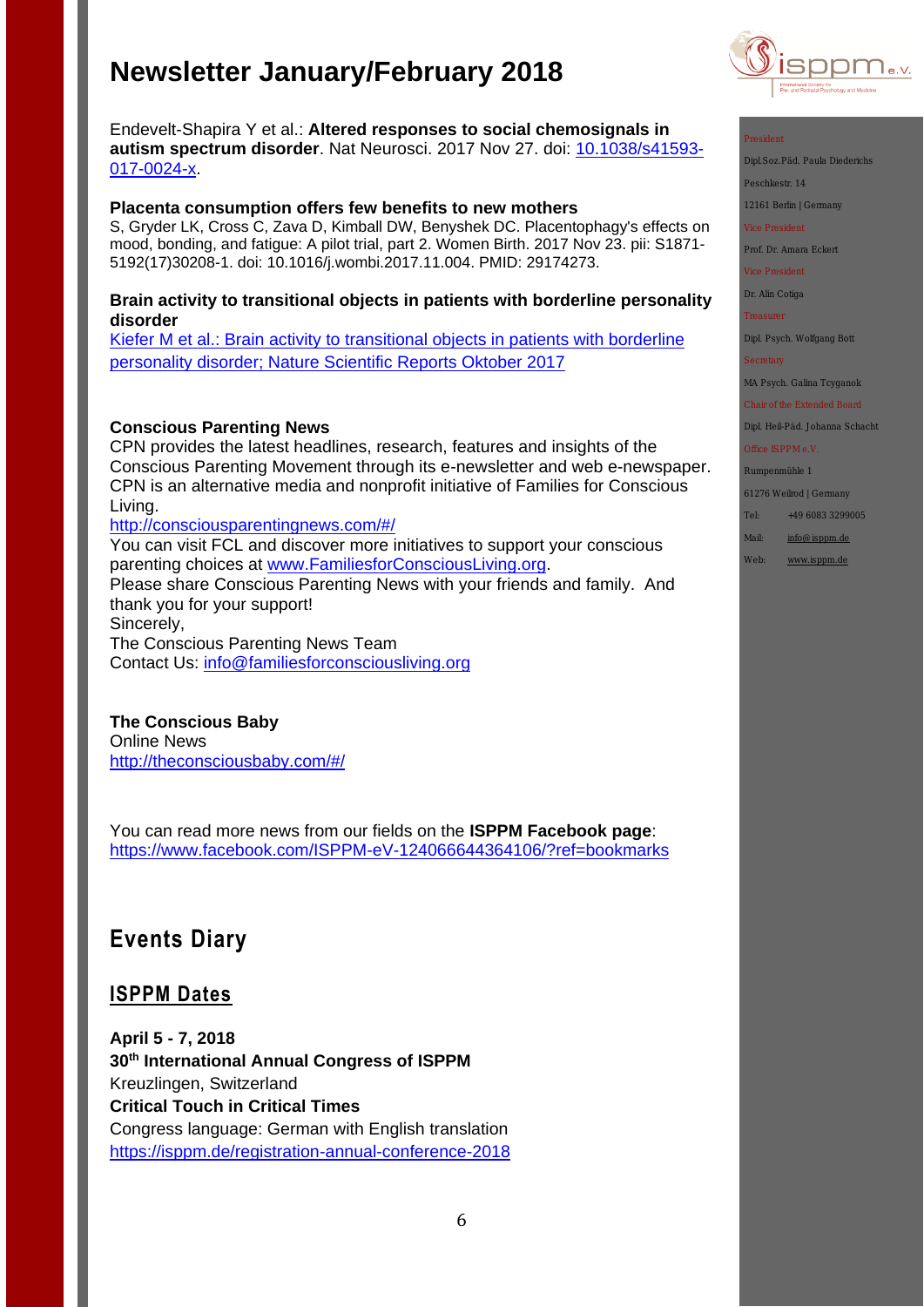**June 1-3, 2018 Bonding Analysis conference** Cologne

**October 26/27, 2018 Conference "Single born twin" Berlin** 

# **Other Congresses and Conferences**

**February 22 – February 25, 2018**  5th International Congress on Cardiac Problems in Pregnancy (CPP) Bologna, Italy <http://2018.cppcongress.com/>

**May 2 – 4, 2018** Motherhood Initiative for Research and Community Involvement (MIRCI) **MATRICENTRIC FEMINISM THEORY, ACTIVISM, POLITICS, PRACTICE AND REPRESENTATION** Florence, Italy <http://motherhoodinitiative.org/product/florence-conference/>

**May 21 – 26, 2018 World Health Assembly** Geneva, Switzerland <http://www.who.int/mediacentre/events/governance/wha/en/>

**June 7 – 9, 2018** The International Society for the Study and Prevention of Perinatal and Infant Death (ISPID), the International Stillbirth Alliance (ISA) and The Scottish Cot Death Trust (SCDT) **International Conference on Stillbirth, SIDS and Baby Survival** Glasgow, Scotland, UK [http://www.ispid-isa.org/2018/Pages/default.aspx#.WlnzCTQiHZ4](http://www.ispid-isa.org/2018/Pages/default.aspx%23.WlnzCTQiHZ4)

**September 6 – 9, 2018** EABP Congress 2018 **Body Psychotherapy and Challenges of Today......Alienation - Vitality - Flow** Berlin, Germany [https://congress.eabp.org](https://congress.eabp.org/)



Dipl.Soz.Päd. Paula Diederichs

Peschkestr. 14

12161 Berlin | Germany

Prof. Dr. Amara Eckert

Dr. Alin Cotiga

Dipl. Psych. Wolfgang Bott

MA Psych. Galina Tcyganok

Dipl. Heil-Päd. Johanna Schacht

Rumpenmühle 1

61276 Weilrod | Germany

Tel: +49 6083 3299005

Mail: [info@isppm.de](mailto:info@isppm.de)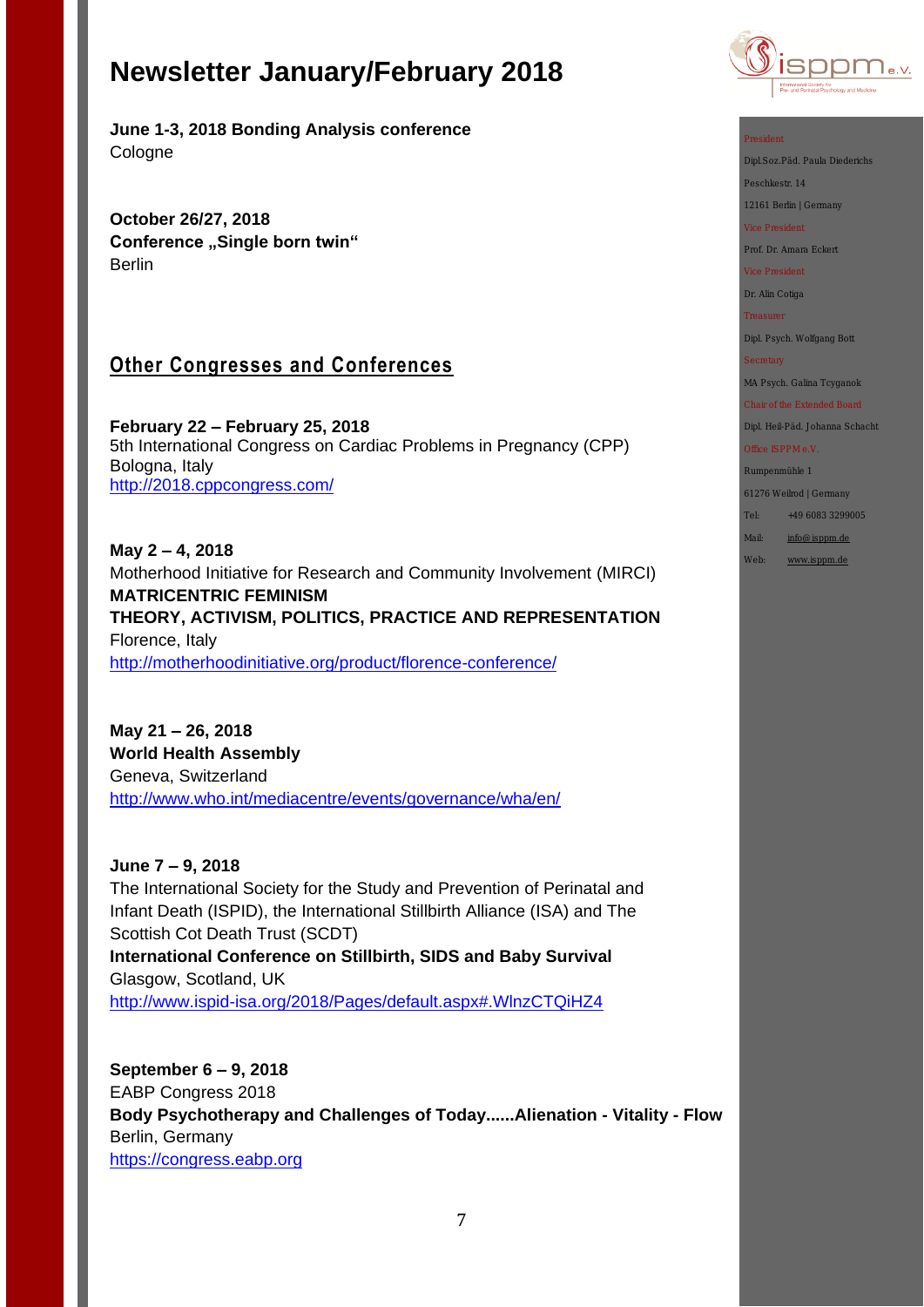# **Further Education**

In Germany:

## **Training in Bonding Analysis**

With Bruni Kreutzer-Bohn, Psychoanalyst and Annick de Lamotte, Midwife Basics of Bonding Analysis:

- Theory according to Jeno Raffai
- Physiology and pathology in pregnancy, childbirth, childbed and lactation
- Prenatal self-experience in the group
- Biography work on early topics
- prenatal communication: projective identification (Bion)
- The intermediate prenatal relationship space (Winnicott)
- Results from brain research on the pre- and perinatal period (Eaglemann / Hochauf)
- Methods of Bonding Analysis:
- Comprehensive medical history
- Setting in Bonding Analysis
- mediation of intervention techniques
- case discussions

Beginning in spring 2018 in Stuttgart and Aachen

Information about content and contact: [bruni@kreutzer-bohn.de](mailto:bruni@kreutzer-bohn.de)  [annickdelamotte@posteo.de](mailto:annickdelamotte@posteo.de)

Phone: +49-703276471

## **Training in Bonding Analysis**

With Dr. Helga Blazy and Hannelore Dehne In Cologne Interested people please contact Helga Blazy: [nc-blazyhe@netcologne.de](mailto:nc-blazyhe@netcologne.de)

## Further Educational Programme for Midwives "Dream Journeys"

Lecturer: Eva-Maria Müller-Markfort, Graduate Midwife, Prenatal Psychologist, Mother-Child Bonding Analyst

This education course aims at midwives in pre-and postnatal care, homebirthing, as well as adjacent professionals like psychologists, psychotherapists, medical doctors, etc.

"Dream Journeys"... is a new way of being with pregnant mothers, adopted to the daily work of the midwife, to further the prenatal relation and bonding between mother and child. In this way the maternal maturation process can be enhanced as well, as the mother gets a chance to turn closer to herself and, reclining in herself, will be able to connect with her inner self and with her little child. By experience, this has a positive influence on the course of the pregnancy, the birthing process ans the breastfeeding relationship. The formation of the family will be easier, much to the contentment of the fathers.

Trainung hours: 40 teaching units (TU) à 45 min., 5 blocks à 18 TU units After each weekend an attendance certificate for 18 TU will be issued Costs: 400.- EU incl. Soft drinks, snacks and lunch

Approved by the County Health Authority of Warendorf-NRW (in accordance with §7 of the Professional Order of Midwives)

Recommended by the DFH, German Professional Association for Homebirths



Dipl.Soz.Päd. Paula Diederichs

Peschkestr. 14

12161 Berlin | Germany

Prof. Dr. Amara Eckert

Dr. Alin Cotiga

Dipl. Psych. Wolfgang Bott

MA Psych. Galina Tcyganok

Dipl. Heil-Päd. Johanna Schacht

Rumpenmühle 1

61276 Weilrod | Germany

Tel: +49 6083 3299005

Mail: [info@isppm.de](mailto:info@isppm.de)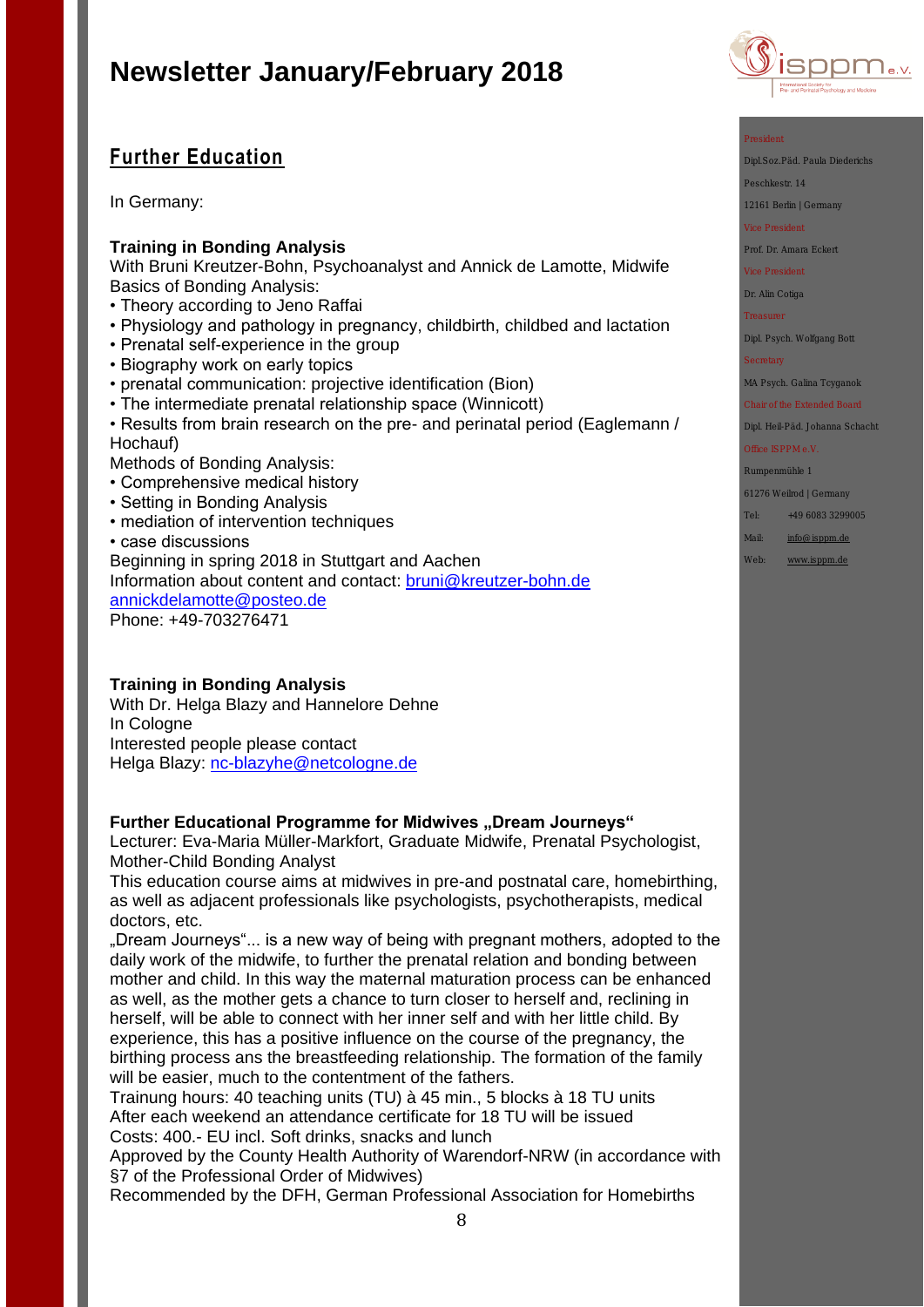Teaching hours: Friday: 11:00 to 18:30 Saturday: 10:00 to 18:30 Sunday: 9:00 to 13:00 Location: Wallstr. 17, 59227 Ahlen, Germany Phone: +49-2382-84508 Mail: [hausgeburten@t-online.de](mailto:hausgeburten@t-online.de)

In Austria:

**IPPE-Foundation Course** 

with Max Peschek, Claudia Versluis und Team Beginning November 2019 Information: [www.ippe.at/kurse/foundation](http://www.ippe.at/kurse/foundation) Registration: Claudia Versluis: [claudia.versluis@aon.at](mailto:claudia.versluis@aon.at)

In England:

## **Integrative Baby Therapy Training**

With Matthew Appleton & Jenni Meyer An in-depth training designed for people already working with babies and children. Previous participants have included midwives, doulas, craniosacral therapists, osteopaths, paediatricians, paediatric nurses, lactation consultants, massage therapists, body psychotherapists, psychologists and ante-natal yoga teachers. The course consists of 6 modules, each 3 days long, and spread over 18 months. It is grounded in the practicalities of working with parents and their babies and aimed at developing the confidence and skills to identify and help resolve prenatal and birth trauma.

More information:

[http://www.conscious-embodiment.co.uk/courses/integrative-baby-therapy](http://www.conscious-embodiment.co.uk/courses/integrative-baby-therapy-training)[training](http://www.conscious-embodiment.co.uk/courses/integrative-baby-therapy-training)

In Scotland:

## **Pre and Perinatal Training**

With Charisse Basquin and Mary Jackson

Learn the latest in Pre and Perinatal Therapy. Through experiential work you will explore your own developmental history and early imprints. Discover how to attune to babies and clients' early life material in order to enhance therapeutic outcomes.

For:

• Anyone working with babies, children and families.

• Therapists and professionals working with adults interested in early trauma and birth.

Four 5-day modules

- Module 1 5-9 April 2018
- Module 2 28 June-2 July 2018
- Module 3 -27 Sept-1Oct 2018
- Module 4 1-5 March 2019

More information:<https://cbasquin.wordpress.com/contact-me/>

Registration: Charisse Basquin 07531 863160 or [earlyimprintsUK@gmail.com,](mailto:earlyimprintsUK@gmail.com) Mary Jackson +1(805)649-3063 or [mjmidwife@gmail.com](mailto:mjmidwife@gmail.com)



Dipl.Soz.Päd. Paula Diederichs

Peschkestr. 14

12161 Berlin | Germany

Prof. Dr. Amara Eckert

Dr. Alin Cotiga

Dipl. Psych. Wolfgang Bott

MA Psych. Galina Tcyganok

Dipl. Heil-Päd. Johanna Schacht

Rumpenmühle 1

61276 Weilrod | Germany

Tel: +49 6083 3299005

Mail: [info@isppm.de](mailto:info@isppm.de)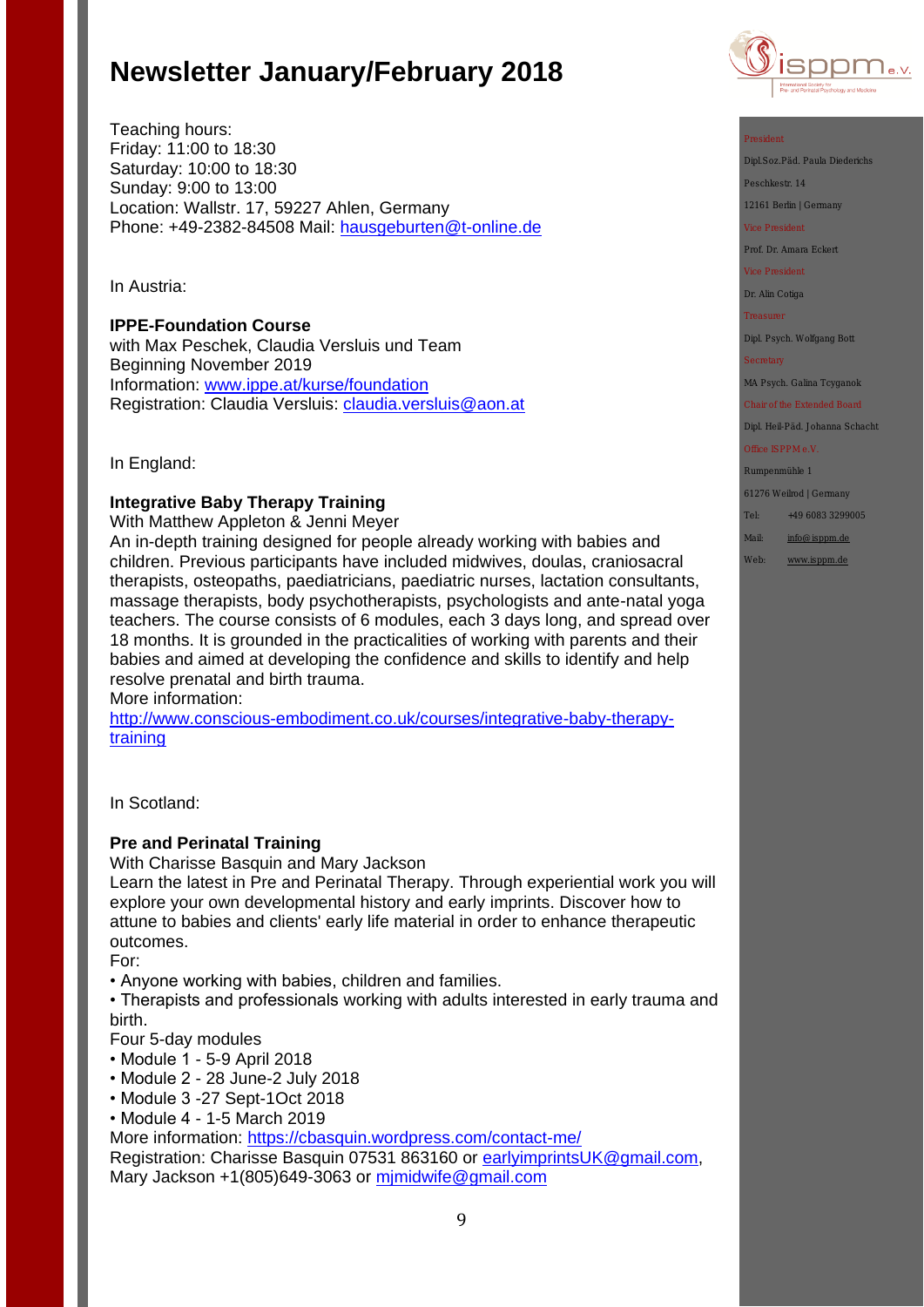

# **Workshops/Seminars**

In Germany:

**Introductory seminar 'Early trauma and its possible consequences for personality development in later life'** Gisela Wallbruch – MSc January 2018 in Neuss, Germany Mail: [gisela.wallbruch@gmx.de](mailto:gisela.wallbruch@gmx.de)

**"Healing Heartbreak Before Birth - Deepening Intimacy in Relationship"** Workshop with Dr. William Emerson April 12 -17, 2018 Information and registration: M.Overdick, Nünningweg 52, 48161 Münster Phone: +49-0251260225, Mail: [m.overdick@web.de](mailto:m.overdick@web.de)

Another 5-day workshop is scheduled for **5 - 10 September 2018** in Lienen the title is not fixed yet.

In Switzerland:

ISPPM Switzerland workshop program here:<https://www.isppm.ch/programm>

In Belgium:

## **"Healing from the very beginning" Pre- and Perinatal Psychotherapy**

With Max Peschek (IPPE), Assistants: Sylvie Geerdens and Marleen Dols The course will be held in English. Translation in German and Dutch is possible. Information: Marleen Dols, [marleendols@online.nl](mailto:marleendols@online.nl) Website: [http://www.birthimprints.com](http://www.birthimprints.com/)

In Austria:

Karlton Terry, Claudia Versluis, Max Peschek & team: **Umbilical Affect** 20. - 25. march 2018 These courses are open to all students who have finished an IPPE-

foundationcourse in the past: It will for a long time be the last opportunity to participate in English with Karlton Terry as teacher in Europe.

If you want to continue your prenatal journey researching these themes, then there is an opportunity now: there are a few places left for students who have already finished the foundationcourse in former years.

Please let us know soon if you're interested, there are only few places that might be filled up fast.

We start 14:00 the first day and end 13:00 the last day Seminarhouse Die Lichtung: [www.die-lichtung.at](http://www.die-lichtung.at/)

Travel: close to Krems; flight to Vienna, then train and/or travel with other participants

Dipl.Soz.Päd. Paula Diederichs

Peschkestr. 14

12161 Berlin | Germany

Prof. Dr. Amara Eckert

Dr. Alin Cotiga

Dipl. Psych. Wolfgang Bott

MA Psych. Galina Tcyganok

Dipl. Heil-Päd. Johanna Schacht

Rumpenmühle 1

61276 Weilrod | Germany

Tel: +49 6083 3299005

Mail: [info@isppm.de](mailto:info@isppm.de)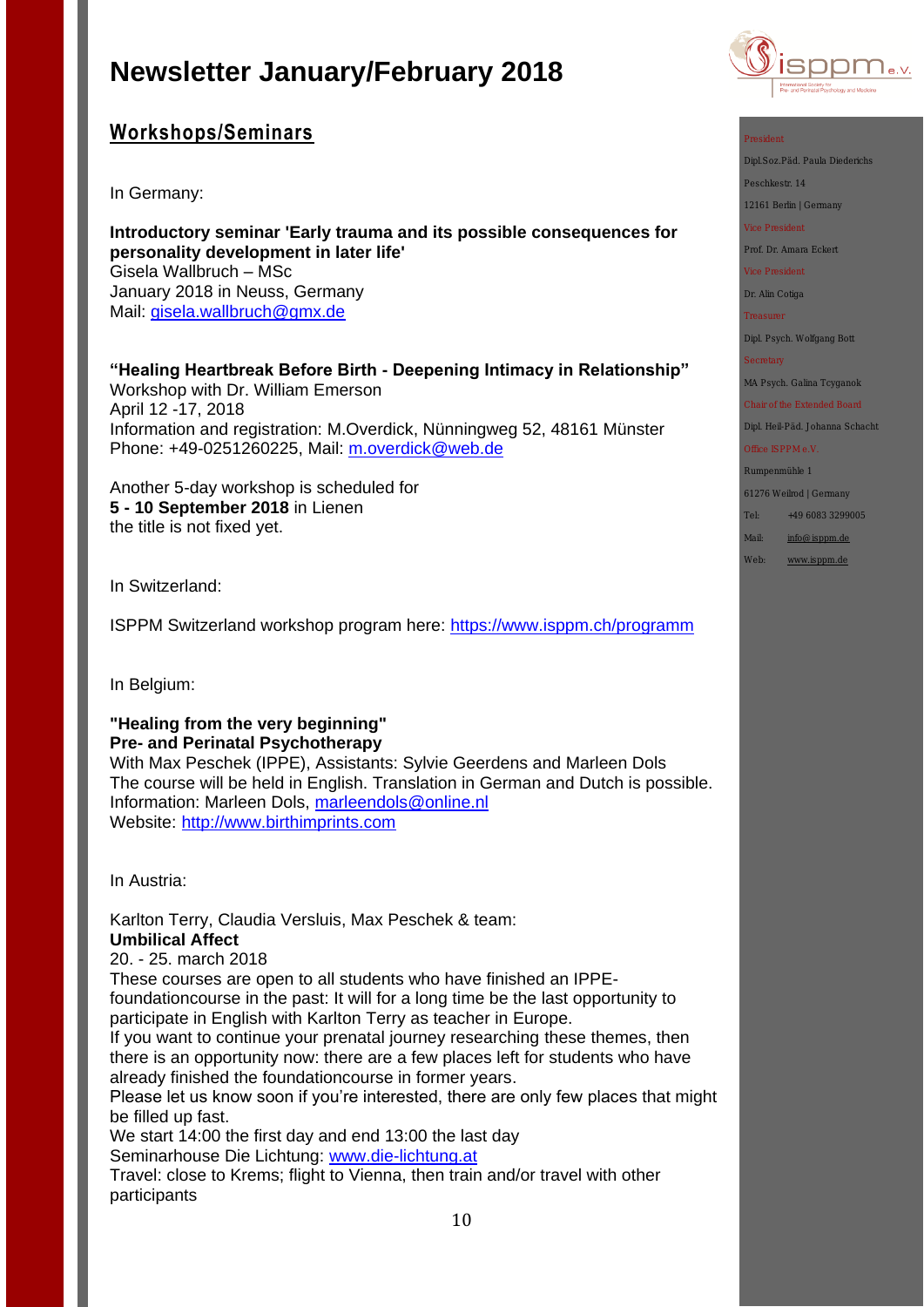

Dipl.Soz.Päd. Paula Diederich

Peschkestr. 14

12161 Berlin | Germany

Prof. Dr. Amara Eckert

Dr. Alin Cotiga

Dipl. Psych. Wolfgang Bott

MA Psych. Galina Tcyganok

Dipl. Heil-Päd. Johanna Schacht

Rumpenmühle 1

61276 Weilrod | Germany

- Tel: +49 6083 3299005
- Mail: [info@isppm.de](mailto:info@isppm.de)
- Web: [www.isppm.de](http://www.isppm.de/)

tuition each course € 740,- Information and registration: Claudia Versluis, claudia.versluis@aon.at, Mobil 00 43 664 5517235 More: [www.ippe.at](http://www.ippe.at/)

In Slovenia:

# **Self-Experiential Workshop "Journey to one's own pregnancy, childbirth and early childhood"**

(Body psychotherapy according to Franz Renggli) with Michaela Mardonovic and Michael Josef Egarter Location: Horus Center Ljubljana Contact: Michaela Mardonovic, [info@horus-center.com,](mailto:info@horus-center.com) mobil +386 51 747 545

In England:



Workshop mit Antonella Sansone **Gems of Ancient Wisdom** Before Conception throughout Pregnancy, Birth and Parenting A visit to the Himba, a tribe of Namibia, with images of their social life and allomothering For further details please contact: [antonellasansone8@gmail.com](mailto:antonellasansone8@gmail.com) 

# Online:

**Prenatal and Perinatal Psychology Therapeutic Play with Babies and Kids**  Wendy Anne McCarty, PhD, RN is offering an online seminar with prenatal and perinatal psychology and play for parents and professionals. The dates are Tuesday mornings in March and April. The first one is for parents and professionals. The second one is for professionals only.

# **Series #1 – For parents and professionals**

Dates: March 13, 20, 27 – 1.5 hours each 9:30 am – 11 am - Pacific Standard Time This seminar is open to everyone.

**Series #2 – Follow-up Study Group Series for professional** Dates:

April 10, 17, 24 – 1.25 hours each 9:30 am – 10:45 am - Pacific Standard Time This seminar is open to all professionals who work with families.

Series #1 is a prerequisite for enrolling in Series #2. You may be a therapist who utilizes play therapy as a primary modality, or a professional considering this as a complimentary aspect of care and mentoring families. Even if you don't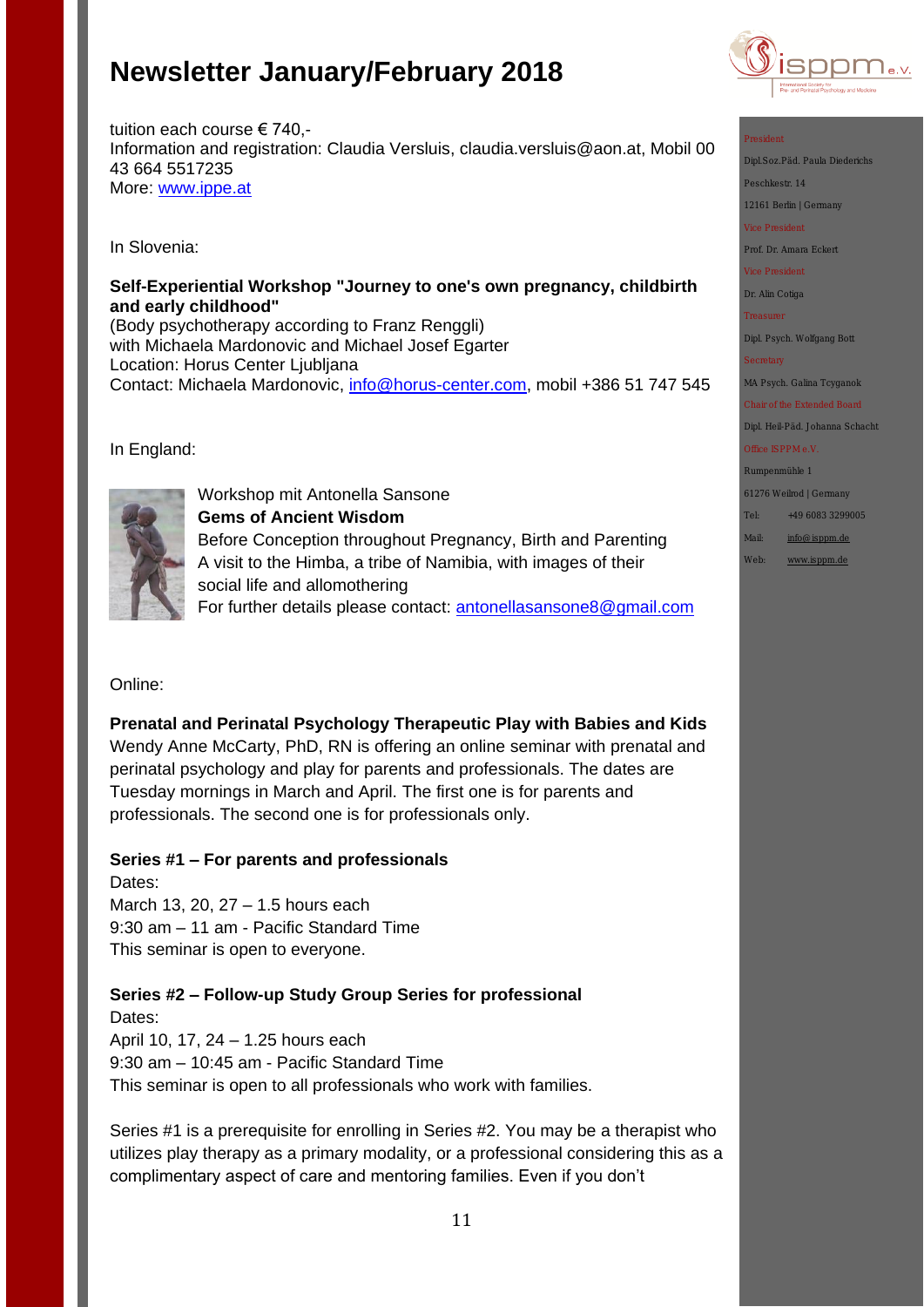incorporate play therapy directly in your practice, the course will give you a greater appreciation of the relationship between early experience and current issues during infancy and childhood, as well as giving you strategies to address these issues via PPN therapeutic play.

More information:<http://bit.ly/2DyXDN0>

## **Professional Seminars with APPPAH:**

You can see about the complete Education Department offerings at [birthpsychology.com](http://birthpsychology.com/)

# **Reading Tipps**



Andrea O'Reilly **Matricentric Feminism** Theory, Activism, and Practice Demeter Press 2016

The book argues that the category of mother is distinct from the category of woman, and that many of the problems mothers face social, economic, political, cultural, psychological, and so forth are specific to women's role and identity as mothers. Indeed, mothers are oppressed under patriarchy as women and as mothers. Consequently, mothers need a feminism of their own, one that positions mothers' concerns as the starting point for a theory and politic of empowerment. O'Reilly terms this

new mode of feminism matricentic feminism and the book explores how it is represented and experienced in theory, activism, and practice. The chapter on maternal theory examines the central theoretical concepts of maternal scholarship while the chapter on activism considers the twenty-first century motherhood movement. Feminist mothering is likewise examined as the specific practice of matricentric feminism and this chapter discusses various theories and strategies on and for maternal empowerment. Matricentric feminism is also examined in relation to the larger field of academic feminism; here O'Reilly persuasively shows how matricentric feminism has been marginalized in academic feminism and considers the reasons for such exclusion and how such may be challenged and changed.



Dipl.Soz.Päd. Paula Diederichs

Peschkestr. 14 12161 Berlin | Germany

Prof. Dr. Amara Eckert

Dr. Alin Cotiga

Dipl. Psych. Wolfgang Bott

MA Psych. Galina Tcyganok

Dipl. Heil-Päd. Johanna Schacht

Rumpenmühle 1

61276 Weilrod | Germany

Tel: +49 6083 3299005

Mail: [info@isppm.de](mailto:info@isppm.de)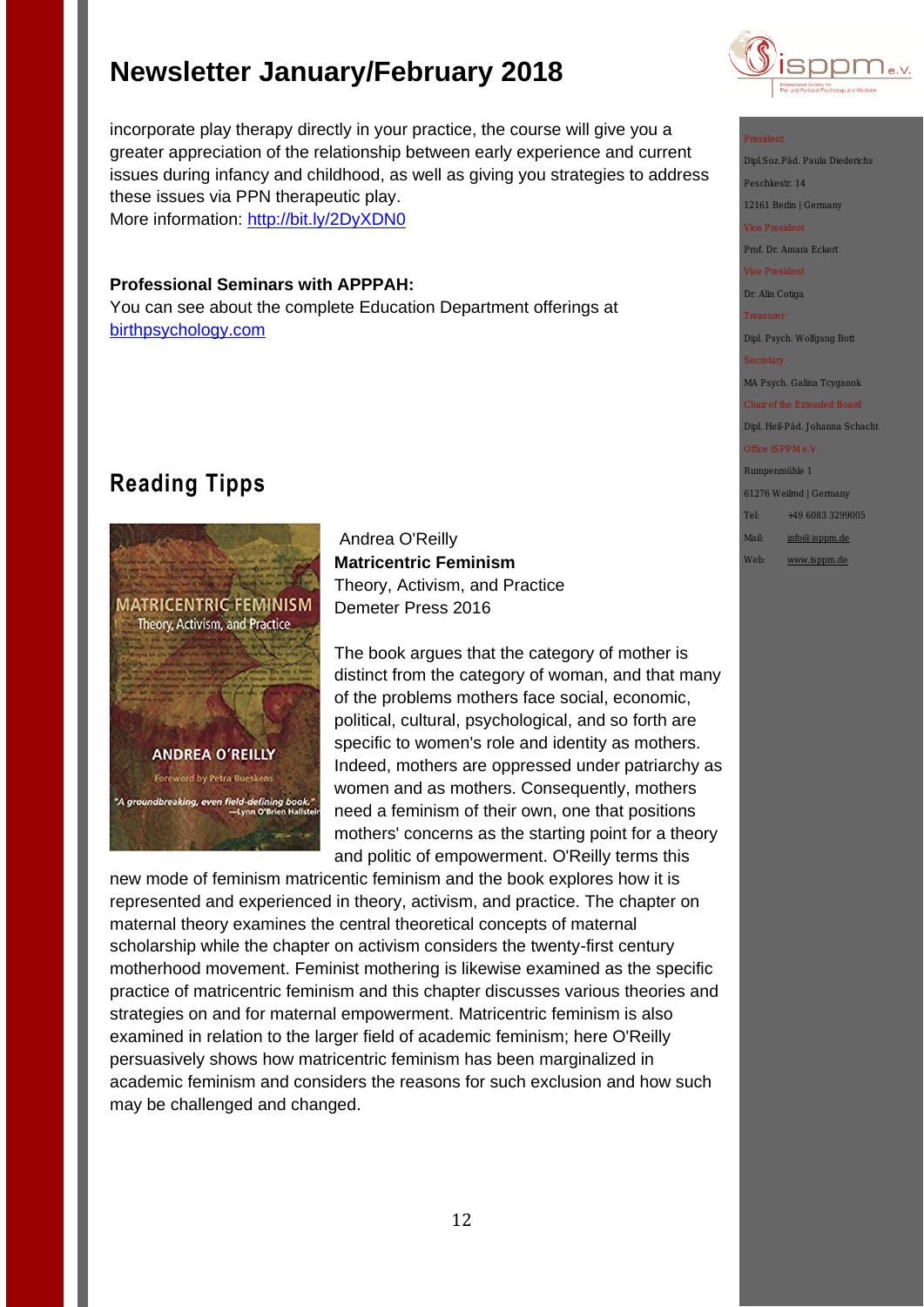



Meryn G Callander (Author), Gabor Mate (Contributor), John W. Travis (Contributor)

## **Why Dads Leave**

Insights and Resources for When Partners Become Akasha Publications, 2012

At last someone has come up with the courage to tackle one of the most insidious epidemics in modern life. When men leave their families, physically or emotionally, society feels the destructive ripples for generations to come. Callander and Travis do not claim to have all the

answers to this complex problem but they begin a dialogue and offer unique insights that must be heard. We have swept this one under the carpet too long. Dean Edell, MD, Life, Liberty, and the Pursuit of Healthiness

When John W. Travis, MD, lauded as one of the founding fathers of the wellness movement, became a parent, he was shocked to discover how unprepared he was for coping with the emotional challenges of parenthood. Now, his wife and colleague, Meryn Callander, shares the story of their confident plunge into parenthood and the subsequent unraveling of that confidence, as they discovered themselves floundering, exhausted, and struggling to deal with the challenges confronting them.

Why Dads Leave reveals the cultural and generational forces that are colluding to create an unacknowledged epidemic of disappearing dads - fathers leaving their families, physically or emotionally, soon after the birth of a child. Nearly twenty years in the making, this book provides insights and practical ways of preventing and healing the insidious and devastating impact of this dynamic. Beautifully written, compassionate, and unflinchingly honest, Why Dads Leave offers understanding and hope for men - and the women who love them. Why Men Leave speaks to the heart of what it means to nurture society and community at its most basic roots - mothers and fathers. A very important book.

Christiane Northrup, MD, author of Women's Bodies, Women's Wisdom

To say that this book could change human history is not an overstatement. In fact, were it heeded, this book could change our species itself - and definitely for the better.

Joseph Chilton Pearce, author of Magical Child and Crack in the Cosmic Egg

Fathers are more than sperm donors. Father-absence is a huge waste of human energy, caring, and love. Evidence suggests that the more love kids receive, the more likely they are to grow up bigger, stronger, and smarter. It's time we faced

Dipl.Soz.Päd. Paula Diederi Peschkestr. 14

12161 Berlin | Germany

Prof. Dr. Amara Eckert

Dr. Alin Cotiga

Dipl. Psych. Wolfgang Bott

MA Psych. Galina Tcyganol

Dipl. Heil-Päd. Johanna Schacht

Rumpenmühle 1

61276 Weilrod | Germany

Tel: +49 6083 3299005 Mail: [info@isppm.de](mailto:info@isppm.de)

Web: [www.isppm.de](http://www.isppm.de/)